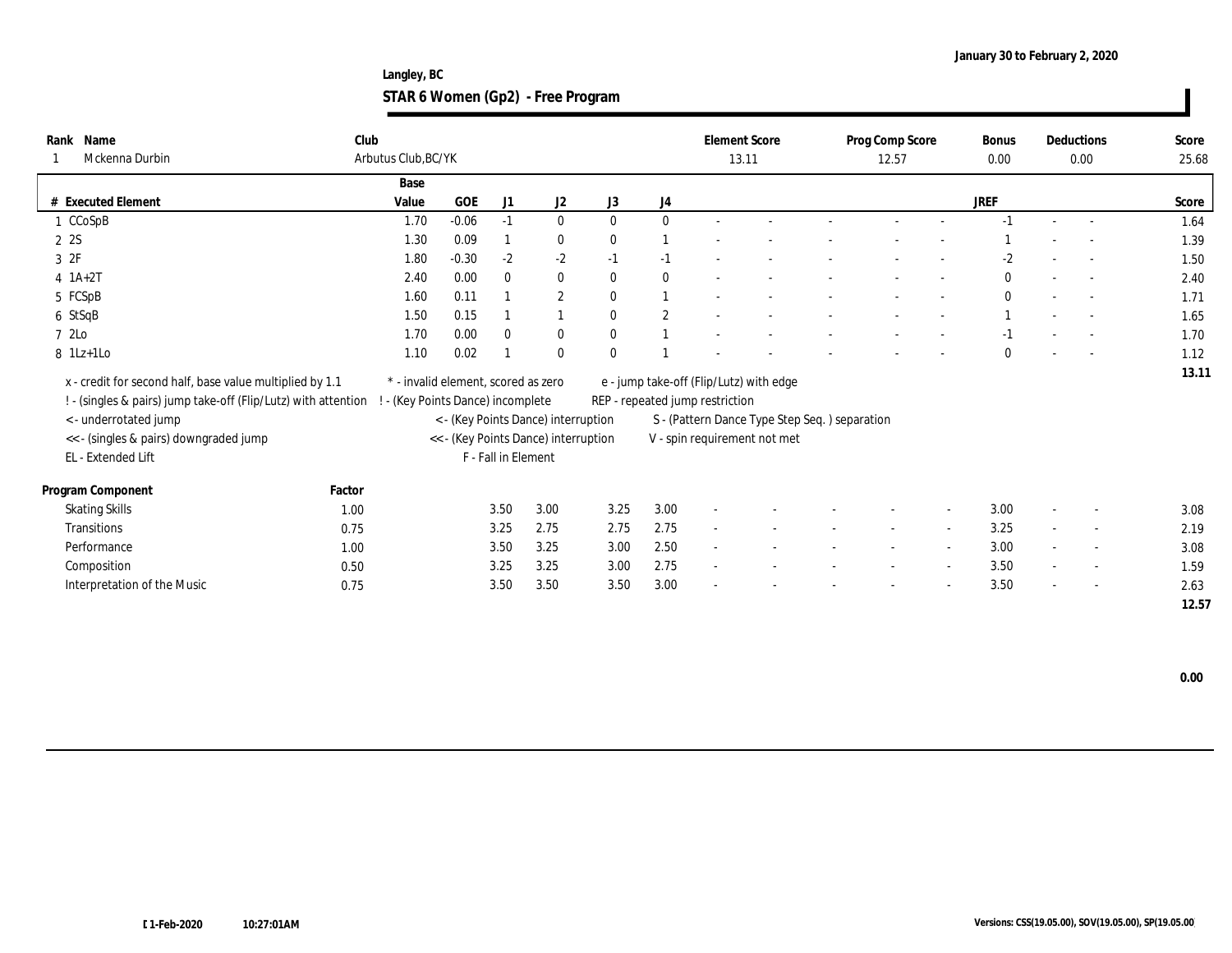**Langley, BC STAR 6 Women (Gp2) - Free Program**

| # Executed Element<br>$1 \ 1A+2T$ |                                                                                      | Base                                                                                                                                       |         |          |                                      |                                                                                                       |                                                                                     |                          | 12.25 |                                                                                                            | 10.58 |                                               | 0.00        |                          | 0.40 | 22.43 |
|-----------------------------------|--------------------------------------------------------------------------------------|--------------------------------------------------------------------------------------------------------------------------------------------|---------|----------|--------------------------------------|-------------------------------------------------------------------------------------------------------|-------------------------------------------------------------------------------------|--------------------------|-------|------------------------------------------------------------------------------------------------------------|-------|-----------------------------------------------|-------------|--------------------------|------|-------|
|                                   |                                                                                      |                                                                                                                                            |         |          |                                      |                                                                                                       |                                                                                     |                          |       |                                                                                                            |       |                                               |             |                          |      |       |
|                                   |                                                                                      | Value                                                                                                                                      | GOE     | J1       | J2                                   | J3                                                                                                    | J4                                                                                  |                          |       |                                                                                                            |       |                                               | <b>JREF</b> |                          |      | Score |
|                                   |                                                                                      | 2.40                                                                                                                                       | 0.13    |          | $\bf{0}$                             |                                                                                                       |                                                                                     |                          |       |                                                                                                            |       |                                               |             |                          |      | 2.53  |
| $2$ 2S+2Lo                        |                                                                                      | 3.00                                                                                                                                       | $-0.85$ | $-5$     | $-5$                                 | $-5$                                                                                                  | $-4$                                                                                |                          |       |                                                                                                            |       |                                               | -5          |                          |      | 2.15  |
| 3 FCSpB                           |                                                                                      | 1.60                                                                                                                                       | $-0.05$ | $-1$     | $\bf{0}$                             | $\mathbf{0}$                                                                                          | $\bf{0}$                                                                            | $\sim$                   |       |                                                                                                            |       |                                               | $-1$        |                          |      | 1.55  |
| 4 SpSqB                           |                                                                                      | 1.50                                                                                                                                       | 0.15    |          | $\bf{0}$                             |                                                                                                       | $\mathbf{2}$                                                                        | $\overline{\phantom{a}}$ |       |                                                                                                            |       |                                               |             |                          |      | 1.65  |
|                                   |                                                                                      | 1.70                                                                                                                                       | $-0.85$ | $-5$     | $-5$                                 | $-5$                                                                                                  | $-4$                                                                                |                          |       |                                                                                                            |       |                                               | $-5$        |                          |      | 0.85  |
|                                   |                                                                                      | 1.04                                                                                                                                       | $-0.52$ | $-5$     | $-5$                                 | $-5$                                                                                                  | $-5$                                                                                |                          |       |                                                                                                            |       |                                               | $-5$        |                          |      | 0.52  |
|                                   |                                                                                      | 1.30                                                                                                                                       | 0.00    | $\theta$ | $\mathbf{0}$                         | $\mathbf{0}$                                                                                          | $\bf{0}$                                                                            |                          |       |                                                                                                            |       |                                               | $-1$        |                          |      | 1.30  |
| 8 CCoSpB                          |                                                                                      | 1.70                                                                                                                                       | 0.00    | -1       | $\bf{0}$                             |                                                                                                       | $\mathbf{0}$                                                                        |                          |       |                                                                                                            |       |                                               | $\theta$    |                          |      | 1.70  |
|                                   |                                                                                      |                                                                                                                                            |         |          |                                      |                                                                                                       |                                                                                     |                          |       |                                                                                                            |       |                                               |             |                          |      | 12.25 |
| < - underrotated jump             |                                                                                      |                                                                                                                                            |         |          |                                      |                                                                                                       |                                                                                     |                          |       |                                                                                                            |       |                                               |             |                          |      |       |
|                                   |                                                                                      |                                                                                                                                            |         |          |                                      |                                                                                                       |                                                                                     |                          |       |                                                                                                            |       |                                               |             |                          |      |       |
| EL - Extended Lift                |                                                                                      |                                                                                                                                            |         |          |                                      |                                                                                                       |                                                                                     |                          |       |                                                                                                            |       |                                               |             |                          |      |       |
| Program Component                 | Factor                                                                               |                                                                                                                                            |         |          |                                      |                                                                                                       |                                                                                     |                          |       |                                                                                                            |       |                                               |             |                          |      |       |
| <b>Skating Skills</b>             | 1.00                                                                                 |                                                                                                                                            |         |          | 3.00                                 | 3.25                                                                                                  | 2.50                                                                                |                          |       |                                                                                                            |       |                                               | 2.75        | $\sim$                   |      | 2.92  |
| Transitions                       | 0.75                                                                                 |                                                                                                                                            |         |          | 2.50                                 | 2.50                                                                                                  | 2.50                                                                                | $\sim$                   |       |                                                                                                            |       |                                               | 2.75        |                          |      | 1.94  |
| Performance                       | 1.00                                                                                 |                                                                                                                                            |         |          | 2.25                                 | 3.00                                                                                                  | 2.00                                                                                | $\sim$                   |       |                                                                                                            |       |                                               | 2.50        | $\sim$                   |      | 2.50  |
|                                   |                                                                                      |                                                                                                                                            |         |          | 2.50                                 | 2.75                                                                                                  |                                                                                     | $\overline{\phantom{a}}$ |       |                                                                                                            |       |                                               |             | $\overline{\phantom{a}}$ |      | 1.34  |
|                                   |                                                                                      |                                                                                                                                            |         |          |                                      |                                                                                                       |                                                                                     |                          |       |                                                                                                            |       |                                               |             |                          |      | 1.88  |
|                                   |                                                                                      |                                                                                                                                            |         |          |                                      |                                                                                                       |                                                                                     |                          |       |                                                                                                            |       |                                               |             |                          |      | 10.58 |
|                                   | << - (singles & pairs) downgraded jump<br>Composition<br>Interpretation of the Music | x - credit for second half, base value multiplied by 1.1<br>! - (singles & pairs) jump take-off (Flip/Lutz) with attention<br>0.50<br>0.75 |         |          | 3.00<br>2.75<br>2.75<br>2.75<br>2.50 | * - invalid element, scored as zero<br>- (Key Points Dance) incomplete<br>F - Fall in Element<br>2.50 | < - (Key Points Dance) interruption<br><< - (Key Points Dance) interruption<br>3.00 | 2.50<br>2.25             |       | e - jump take-off (Flip/Lutz) with edge<br>REP - repeated jump restriction<br>V - spin requirement not met |       | S - (Pattern Dance Type Step Seq.) separation |             | 2.75<br>2.50             |      |       |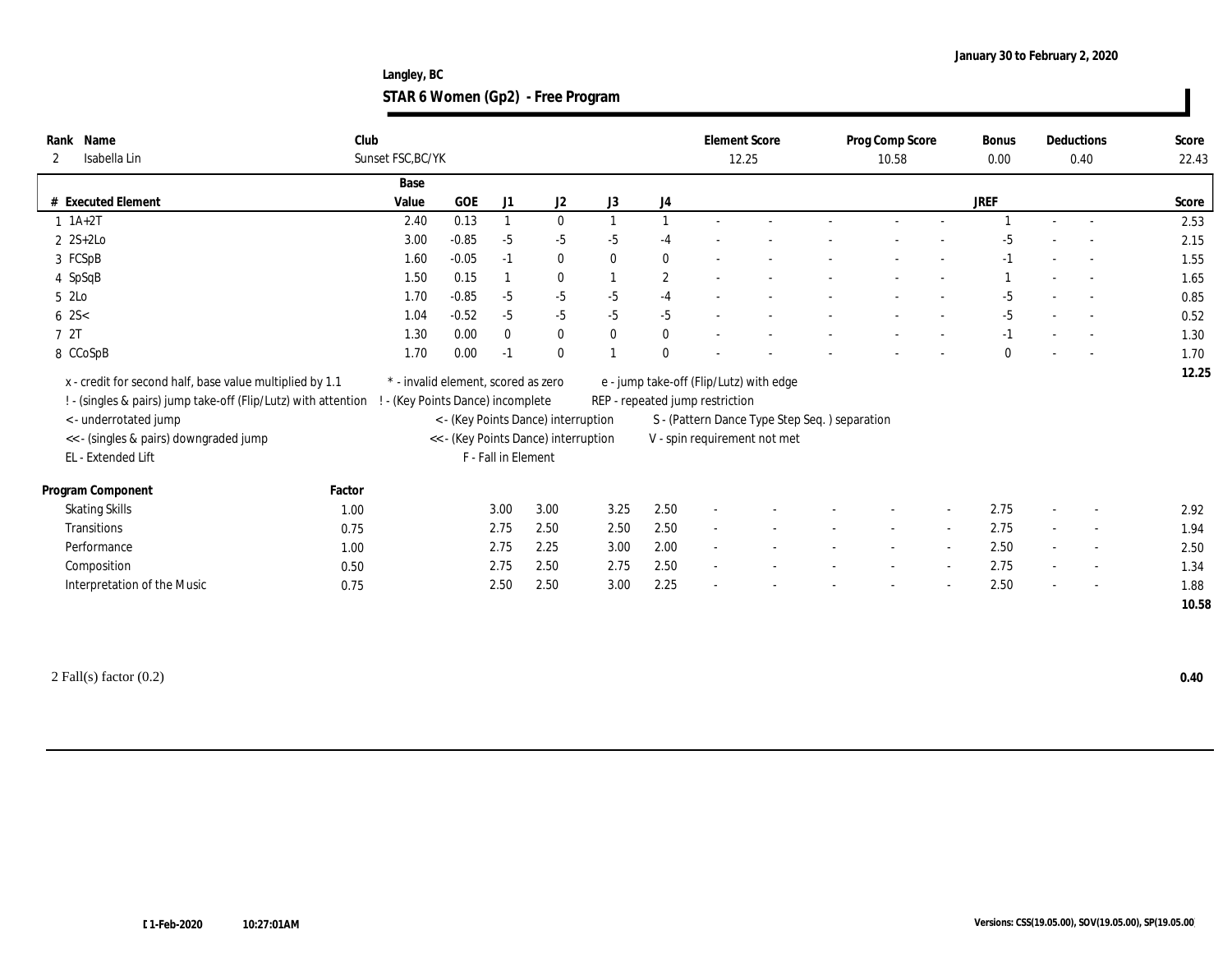**Langley, BC STAR 6 Women (Gp2) - Free Program**

| Rank Name<br>Katarina O Neill<br>3                                                                                         | Club   | WRSSSC, BC/YK                                                            |            |                     |                                      |              |              |                                 | <b>Element Score</b><br>11.25                 | Prog Comp Score<br>10.98 | <b>Bonus</b><br>0.00 |        | Deductions<br>0.00       | Score<br>22.23 |
|----------------------------------------------------------------------------------------------------------------------------|--------|--------------------------------------------------------------------------|------------|---------------------|--------------------------------------|--------------|--------------|---------------------------------|-----------------------------------------------|--------------------------|----------------------|--------|--------------------------|----------------|
|                                                                                                                            |        | Base                                                                     |            |                     |                                      |              |              |                                 |                                               |                          |                      |        |                          |                |
| # Executed Element                                                                                                         |        | Value                                                                    | <b>GOE</b> | J1                  | J2                                   | J3           | J4           |                                 |                                               |                          | JREF                 |        |                          | Score          |
| $1 \t1A$                                                                                                                   |        | 1.10                                                                     | 0.18       | $\boldsymbol{2}$    |                                      | $\mathbf{0}$ | $\mathbf{2}$ |                                 |                                               |                          | $\mathbf{2}$         |        |                          | 1.28           |
| 2 2Lo                                                                                                                      |        | 1.70                                                                     | $-0.34$    | $-2$                | $-3$                                 | $-2$         | $-2$         |                                 |                                               |                          |                      |        |                          | 1.36           |
| 3 SpSqB                                                                                                                    |        | 1.50                                                                     | $-0.05$    | $\mathbf{0}$        | $-1$                                 | $\bf{0}$     | $-1$         |                                 |                                               |                          |                      |        |                          | 1.45           |
| 4 2S                                                                                                                       |        | 1.30                                                                     | 0.00       | $\theta$            | $\bf{0}$                             | $\mathbf{0}$ | $\bf{0}$     |                                 |                                               |                          |                      |        |                          | 1.30           |
| 5 CCoSpB                                                                                                                   |        | 1.70                                                                     | 0.06       |                     | $\bf{0}$                             | $\mathbf{0}$ |              |                                 |                                               |                          | 0                    |        |                          | 1.76           |
| $6 \quad 2S+1LO$                                                                                                           |        | 1.80                                                                     | 0.00       | $\boldsymbol{0}$    | $-1$                                 | $\mathbf{0}$ | $\bf{0}$     |                                 |                                               |                          | $\mathbf{0}$         |        |                          | 1.80           |
| $7 \text{ IF}+2T<<$                                                                                                        |        | 0.90                                                                     | $-0.15$    | $-3$                | $-3$                                 | $-3$         | $-4$         |                                 |                                               |                          | $-3$                 |        |                          | 0.75           |
| 8 FCSpB                                                                                                                    |        | 1.60                                                                     | $-0.05$    | $-2$                | $\bf{0}$                             | $-1$         | $\theta$     |                                 |                                               |                          | $\mathbf{0}$         |        |                          | 1.55           |
| x - credit for second half, base value multiplied by 1.1<br>! - (singles & pairs) jump take-off (Flip/Lutz) with attention |        | * - invalid element, scored as zero<br>! - (Key Points Dance) incomplete |            |                     |                                      |              |              | REP - repeated jump restriction | e - jump take-off (Flip/Lutz) with edge       |                          |                      |        |                          | 11.25          |
| <- underrotated jump                                                                                                       |        |                                                                          |            |                     | < - (Key Points Dance) interruption  |              |              |                                 | S - (Pattern Dance Type Step Seq.) separation |                          |                      |        |                          |                |
| << - (singles & pairs) downgraded jump                                                                                     |        |                                                                          |            |                     | << - (Key Points Dance) interruption |              |              |                                 | V - spin requirement not met                  |                          |                      |        |                          |                |
| EL - Extended Lift                                                                                                         |        |                                                                          |            | F - Fall in Element |                                      |              |              |                                 |                                               |                          |                      |        |                          |                |
| Program Component                                                                                                          | Factor |                                                                          |            |                     |                                      |              |              |                                 |                                               |                          |                      |        |                          |                |
| <b>Skating Skills</b>                                                                                                      | 1.00   |                                                                          |            | 3.25                | 2.50                                 | 3.00         | 2.50         |                                 |                                               |                          | 3.00                 | $\sim$ |                          | 2.83           |
| <b>Transitions</b>                                                                                                         | 0.75   |                                                                          |            | 3.25                | 2.25                                 | 2.25         | 2.75         |                                 |                                               |                          | 2.75                 |        | $\overline{\phantom{a}}$ | 1.94           |
| Performance                                                                                                                | 1.00   |                                                                          |            | 3.00                | 2.50                                 | 2.50         | 2.50         | $\sim$                          |                                               |                          | 2.75                 | $\sim$ |                          | 2.58           |
| Composition                                                                                                                | 0.50   |                                                                          |            | 3.00                | 2.50                                 | 2.75         | 2.75         |                                 |                                               |                          | 2.75                 | $\sim$ | $\overline{\phantom{a}}$ | 1.38           |
| Interpretation of the Music                                                                                                | 0.75   |                                                                          |            | 3.25                | 2.75                                 | 3.25         | 2.50         |                                 |                                               |                          | 3.00                 | $\sim$ |                          | 2.25           |
|                                                                                                                            |        |                                                                          |            |                     |                                      |              |              |                                 |                                               |                          |                      |        |                          | 10.98          |

 **0.00**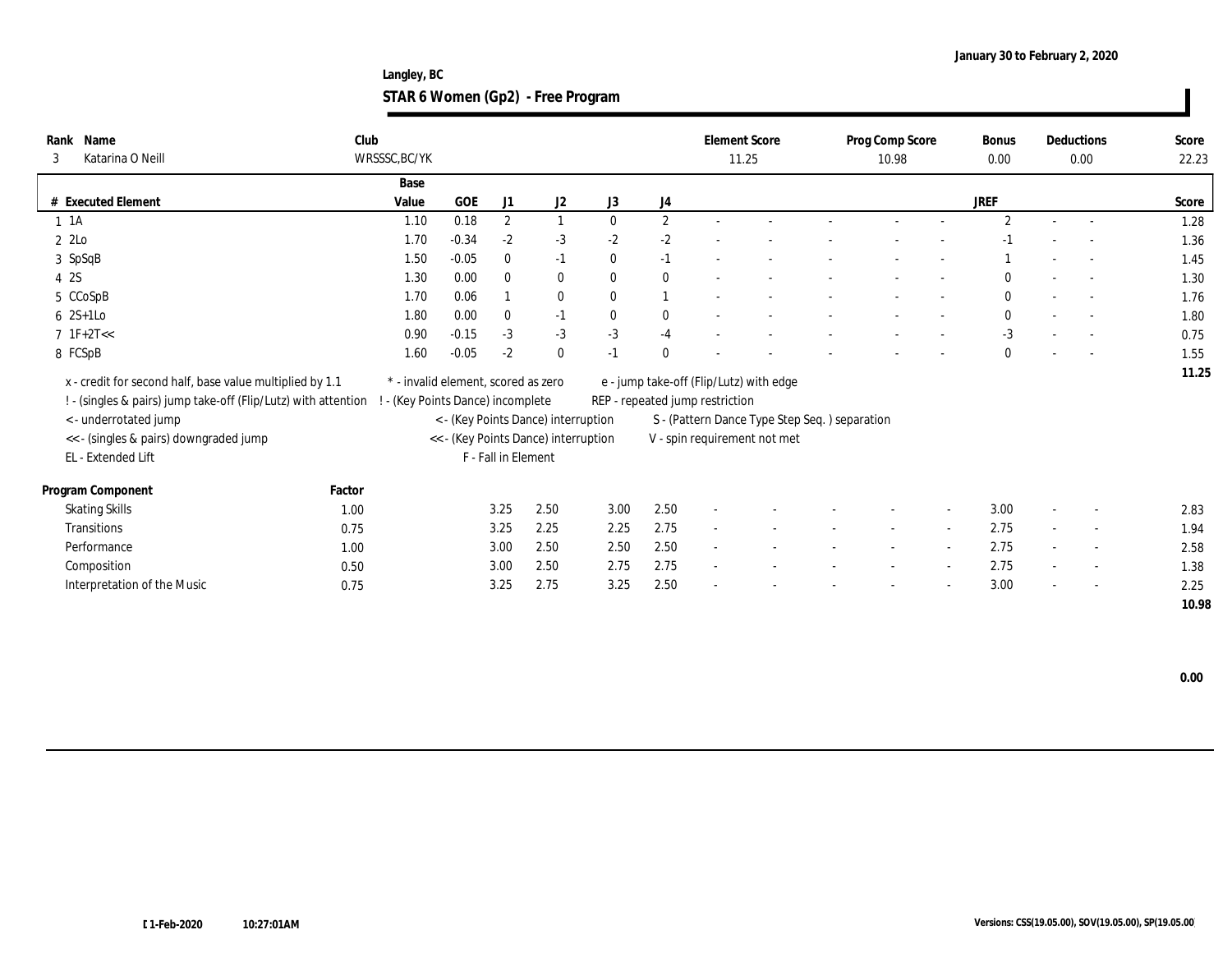**Langley, BC STAR 6 Women (Gp2) - Free Program**

| 4 | Rank Name<br><b>Tiffany Chong</b>                                                                                          | Club<br>Burnaby FSC, BC/YK |                                                                        |                     |                                      |              |              |                                 | <b>Element Score</b><br>10.50                 | Prog Comp Score<br>11.38 |        | <b>Bonus</b><br>0.00 |        | Deductions<br>0.00       | Score<br>21.88 |
|---|----------------------------------------------------------------------------------------------------------------------------|----------------------------|------------------------------------------------------------------------|---------------------|--------------------------------------|--------------|--------------|---------------------------------|-----------------------------------------------|--------------------------|--------|----------------------|--------|--------------------------|----------------|
|   |                                                                                                                            | Base                       |                                                                        |                     |                                      |              |              |                                 |                                               |                          |        |                      |        |                          |                |
|   | # Executed Element                                                                                                         | Value                      | <b>GOE</b>                                                             | J1                  | J2                                   | J3           | J4           |                                 |                                               |                          |        | JREF                 |        |                          | Score          |
|   | $1 \t1A$                                                                                                                   | 1.10                       | 0.07                                                                   |                     | $\bf{0}$                             | $\mathbf{0}$ |              |                                 |                                               |                          |        |                      |        |                          | 1.17           |
|   | $2 S+1 T$                                                                                                                  | 1.70                       | 0.00                                                                   | $\mathbf{0}$        | $\bf{0}$                             | $\theta$     |              |                                 |                                               |                          |        |                      |        | $\sim$                   | 1.70           |
|   | 3 StSqB                                                                                                                    | 1.50                       | 0.00                                                                   |                     | $-1$                                 | $-1$         | $\mathbf{0}$ |                                 |                                               |                          |        |                      |        |                          | 1.50           |
|   | $4$ 1Lz                                                                                                                    | 0.60                       | 0.04                                                                   | $\mathbf{0}$        |                                      | $\Omega$     |              |                                 |                                               |                          |        |                      |        |                          | 0.64           |
|   | 5 FSSpB                                                                                                                    | 1.70                       | 0.11                                                                   | $\mathbf{0}$        |                                      | $\mathbf{0}$ |              |                                 |                                               |                          |        |                      |        |                          | 1.81           |
|   | 6 2S                                                                                                                       | 1.30                       | 0.00                                                                   | $\mathbf{0}$        | $\bf{0}$                             | $\mathbf{0}$ | $\bf{0}$     |                                 |                                               |                          |        |                      |        |                          | 1.30           |
|   | 7 2Lo<+SEQ+1Lo*                                                                                                            | 1.09                       | $-0.41$                                                                | $-3$                | $-3$                                 | $-3$         | $-3$         |                                 |                                               |                          |        | $-3$                 |        |                          | 0.68           |
|   | 8 CCoSpB                                                                                                                   | 1.70                       | 0.00                                                                   | $\theta$            | $\bf{0}$                             | $\mathbf{0}$ | $\mathbf{0}$ |                                 |                                               |                          |        |                      |        |                          | 1.70           |
|   | x - credit for second half, base value multiplied by 1.1<br>! - (singles & pairs) jump take-off (Flip/Lutz) with attention |                            | * - invalid element, scored as zero<br>- (Key Points Dance) incomplete |                     |                                      |              |              | REP - repeated jump restriction | e - jump take-off (Flip/Lutz) with edge       |                          |        |                      |        |                          | 10.50          |
|   | <- underrotated jump                                                                                                       |                            |                                                                        |                     | < - (Key Points Dance) interruption  |              |              |                                 | S - (Pattern Dance Type Step Seq.) separation |                          |        |                      |        |                          |                |
|   | << - (singles & pairs) downgraded jump                                                                                     |                            |                                                                        |                     | << - (Key Points Dance) interruption |              |              |                                 | V - spin requirement not met                  |                          |        |                      |        |                          |                |
|   | EL - Extended Lift                                                                                                         |                            |                                                                        | F - Fall in Element |                                      |              |              |                                 |                                               |                          |        |                      |        |                          |                |
|   | Program Component                                                                                                          | Factor                     |                                                                        |                     |                                      |              |              |                                 |                                               |                          |        |                      |        |                          |                |
|   | <b>Skating Skills</b>                                                                                                      | 1.00                       |                                                                        | 3.25                | 3.00                                 | 3.25         | 2.75         |                                 |                                               |                          |        | 2.75                 | $\sim$ |                          | 3.00           |
|   | <b>Transitions</b>                                                                                                         | 0.75                       |                                                                        | 3.00                | 2.50                                 | 2.50         | 2.50         |                                 |                                               |                          |        | 2.50                 |        | $\overline{\phantom{a}}$ | 1.88           |
|   | Performance                                                                                                                | 1.00                       |                                                                        | 3.25                | 2.75                                 | 2.75         | 2.50         |                                 |                                               |                          |        | 3.00                 | $\sim$ |                          | 2.83           |
|   | Composition                                                                                                                | 0.50                       |                                                                        | 3.25                | 2.75                                 | 2.50         | 2.75         |                                 |                                               |                          | $\sim$ | 3.00                 | $\sim$ | $\sim$                   | 1.42           |
|   | Interpretation of the Music                                                                                                | 0.75                       |                                                                        | 3.00                | 3.00                                 | 3.00         | 3.00         |                                 |                                               |                          |        | 3.00                 | $\sim$ |                          | 2.25           |
|   |                                                                                                                            |                            |                                                                        |                     |                                      |              |              |                                 |                                               |                          |        |                      |        |                          | 11.38          |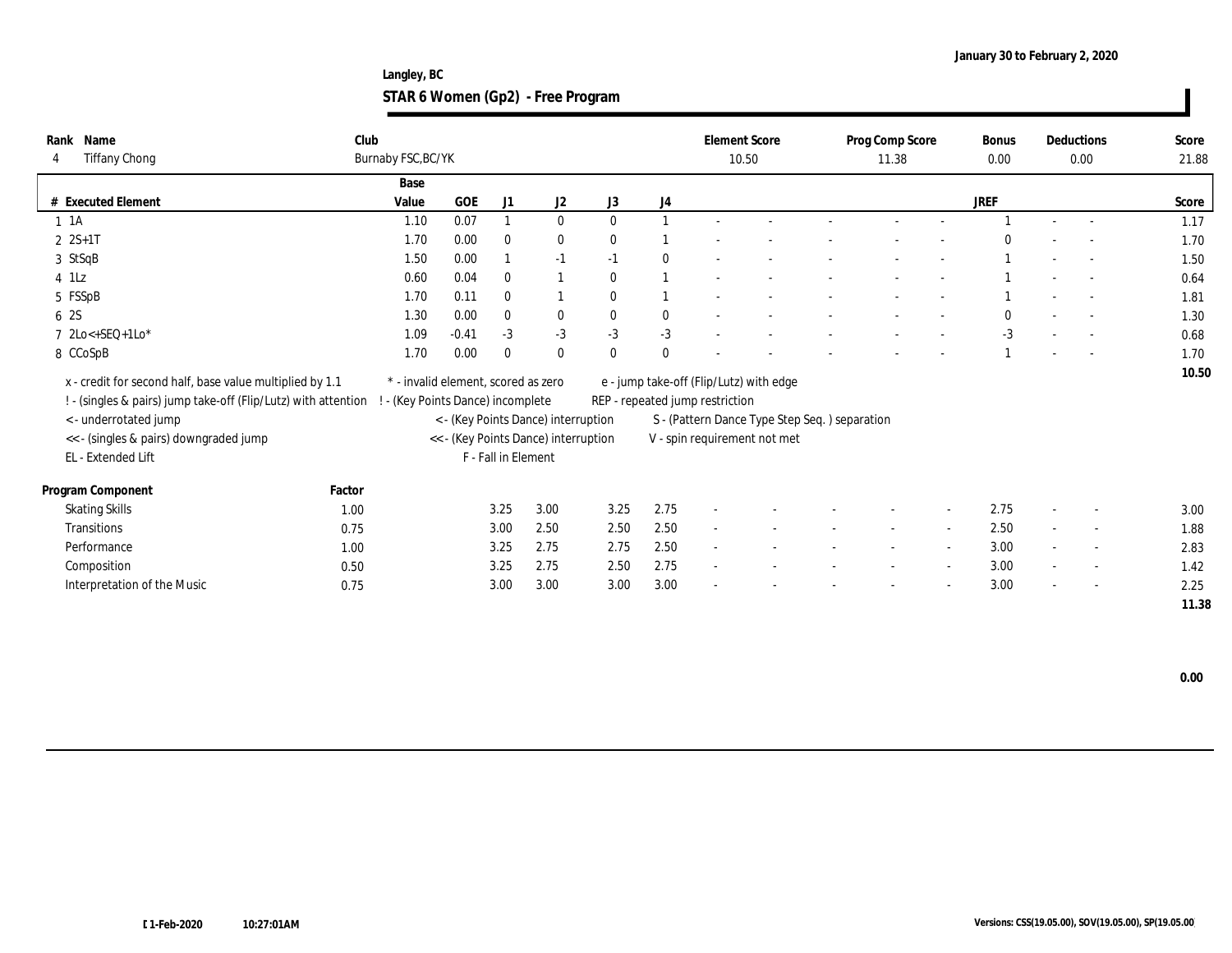**Langley, BC STAR 6 Women (Gp2) - Free Program**

| Rank Name<br>Ema Asai<br>5                                     | Club   | Burnaby FSC, BC/YK                  |         |                     |                                      |              |              |                                 | <b>Element Score</b><br>10.94                  | Prog Comp Score<br>10.63 | <b>Bonus</b><br>0.00 |                          | Deductions<br>0.00       | Score<br>21.57 |
|----------------------------------------------------------------|--------|-------------------------------------|---------|---------------------|--------------------------------------|--------------|--------------|---------------------------------|------------------------------------------------|--------------------------|----------------------|--------------------------|--------------------------|----------------|
|                                                                |        | Base                                |         |                     |                                      |              |              |                                 |                                                |                          |                      |                          |                          |                |
| # Executed Element                                             |        | Value                               | GOE     | J1                  | J2                                   | J3           | J4           |                                 |                                                |                          | JREF                 |                          |                          | Score          |
| $1 \t1A$                                                       |        | 1.10                                | 0.00    |                     | $\mathbf{0}$                         | $\mathbf{0}$ | $\bf{0}$     |                                 |                                                |                          | $\Omega$             |                          |                          | 1.10           |
| 2 2S                                                           |        | 1.30                                | 0.13    |                     |                                      | $\bf{0}$     |              |                                 |                                                |                          |                      |                          |                          | 1.43           |
| $3 \t2S+1T$                                                    |        | 1.70                                | 0.00    |                     | $\bf{0}$                             | $\mathbf{0}$ | $\bf{0}$     |                                 |                                                |                          |                      |                          |                          | 1.70           |
| $4$ 2Lo<                                                       |        | 1.36                                | $-0.27$ | $-2$                | $\mathbf{0}$                         | $-2$         | $-2$         |                                 |                                                |                          | $-2$                 |                          |                          | 1.09           |
| $5$ 1Lz+1Lo                                                    |        | 1.10                                | 0.00    | $\bf{0}$            | $\bf{0}$                             | $\bf{0}$     | $\bf{0}$     |                                 |                                                |                          | $\bf{0}$             | $\overline{\phantom{a}}$ |                          | 1.10           |
| 6 FSSpB                                                        |        | 1.70                                | $-0.28$ | $-2$                | $-3$                                 | $-2$         | $-1$         |                                 |                                                |                          | $-1$                 |                          |                          | 1.42           |
| 7 StSqB                                                        |        | 1.50                                | $-0.10$ |                     | $\bf{0}$                             | $-1$         | $-1$         |                                 |                                                |                          | $-1$                 | $\overline{\phantom{a}}$ |                          | 1.40           |
| 8 CCoSpB                                                       |        | 1.70                                | 0.00    | $\Omega$            | $\mathbf{0}$                         | $\mathbf{0}$ | $\mathbf{0}$ |                                 |                                                |                          | $\mathbf{0}$         |                          |                          | 1.70           |
| x - credit for second half, base value multiplied by 1.1       |        | * - invalid element, scored as zero |         |                     |                                      |              |              |                                 | e - jump take-off (Flip/Lutz) with edge        |                          |                      |                          |                          | 10.94          |
| ! - (singles & pairs) jump take-off (Flip/Lutz) with attention |        | - (Key Points Dance) incomplete     |         |                     |                                      |              |              | REP - repeated jump restriction |                                                |                          |                      |                          |                          |                |
| < - underrotated jump                                          |        |                                     |         |                     | < - (Key Points Dance) interruption  |              |              |                                 | S - (Pattern Dance Type Step Seq. ) separation |                          |                      |                          |                          |                |
| << - (singles & pairs) downgraded jump                         |        |                                     |         |                     | << - (Key Points Dance) interruption |              |              |                                 | V - spin requirement not met                   |                          |                      |                          |                          |                |
| EL - Extended Lift                                             |        |                                     |         | F - Fall in Element |                                      |              |              |                                 |                                                |                          |                      |                          |                          |                |
| Program Component                                              | Factor |                                     |         |                     |                                      |              |              |                                 |                                                |                          |                      |                          |                          |                |
| <b>Skating Skills</b>                                          | 1.00   |                                     |         | 3.25                | 3.00                                 | 3.00         | 2.50         | $\sim$                          |                                                |                          | 2.50                 | $\overline{\phantom{a}}$ |                          | 2.83           |
| Transitions                                                    | 0.75   |                                     |         | 3.00                | 2.50                                 | 2.25         | 2.75         | $\sim$                          |                                                |                          | 2.25                 | $\overline{a}$           | $\sim$                   | 1.88           |
| Performance                                                    | 1.00   |                                     |         | 3.00                | 2.50                                 | 2.50         | 2.25         | $\sim$                          |                                                |                          | 2.25                 | $\sim$                   |                          | 2.42           |
| Composition                                                    | 0.50   |                                     |         | 3.00                | 2.75                                 | 2.75         | 2.75         | $\sim$                          |                                                |                          | 2.00                 | $\sim$                   | $\overline{\phantom{a}}$ | 1.38           |
| Interpretation of the Music                                    | 0.75   |                                     |         | 3.00                | 3.00                                 | 3.00         | 2.50         |                                 |                                                |                          | 2.25                 | $\sim$                   | $\overline{\phantom{a}}$ | 2.12           |
|                                                                |        |                                     |         |                     |                                      |              |              |                                 |                                                |                          |                      |                          |                          | 10.63          |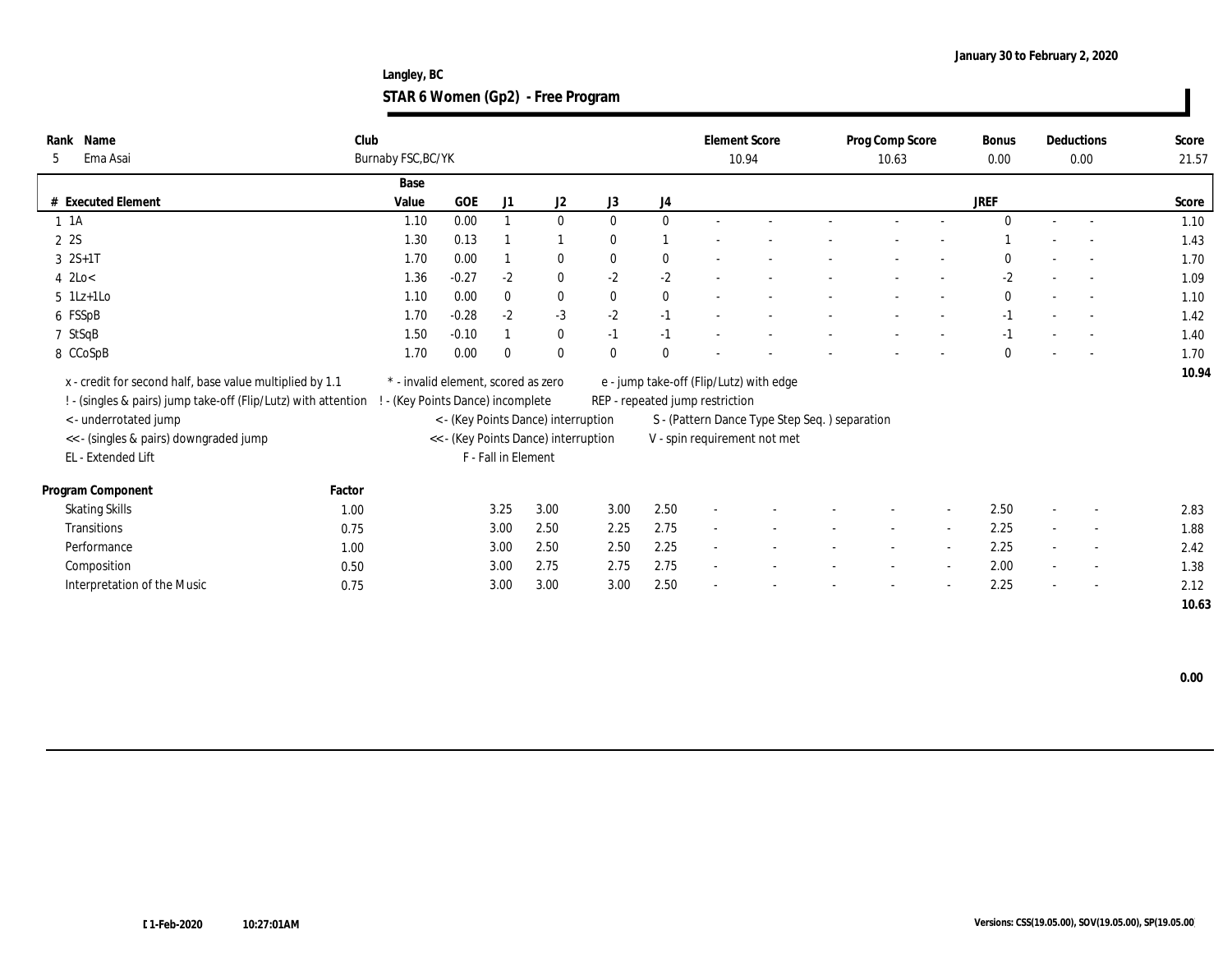**Langley, BC STAR 6 Women (Gp2) - Free Program**

| Name<br>Rank<br>Jade Holness<br>6                                                                                          | Club   | Kerrisdale FSC, BC/YK                                                  |         |                     |                                      |              |                |                                 | <b>Element Score</b><br>10.14                 | Prog Comp Score<br>10.40 |        | <b>Bonus</b><br>0.00 |                          | Deductions<br>0.00       | Score<br>20.54 |
|----------------------------------------------------------------------------------------------------------------------------|--------|------------------------------------------------------------------------|---------|---------------------|--------------------------------------|--------------|----------------|---------------------------------|-----------------------------------------------|--------------------------|--------|----------------------|--------------------------|--------------------------|----------------|
|                                                                                                                            |        | Base                                                                   |         |                     |                                      |              |                |                                 |                                               |                          |        |                      |                          |                          |                |
| # Executed Element                                                                                                         |        | Value                                                                  | GOE     | J1                  | J2                                   | J3           | J4             |                                 |                                               |                          |        | <b>JREF</b>          |                          |                          | Score          |
| 1 2S+1Lo                                                                                                                   |        | 1.80                                                                   | 0.00    |                     | $\bf{0}$                             | $\mathbf{0}$ | $\mathbf{0}$   |                                 |                                               |                          |        | $\Omega$             | $\sim$                   |                          | 1.80           |
| $2 \text{ 1A+2T}$                                                                                                          |        | 2.14                                                                   | $-0.33$ | $-3$                | $-4$                                 | $-3$         | $-2$           |                                 |                                               |                          |        | $-3$                 |                          |                          | 1.81           |
| 3 FCSpB                                                                                                                    |        | 1.60                                                                   | 0.00    | $\mathbf{0}$        | $\bf{0}$                             | $\mathbf{0}$ | $\overline{1}$ |                                 |                                               |                          |        | $\mathbf{0}$         |                          |                          | 1.60           |
| 4 SpSqB                                                                                                                    |        | 1.50                                                                   | 0.20    | $\mathbf{2}$        | 1                                    |              | 3              |                                 |                                               |                          |        | $\bf{0}$             |                          | $\sim$                   | 1.70           |
| $5 \text{ } 2T <$                                                                                                          |        | 1.04                                                                   | $-0.21$ | $-3$                | $-2$                                 | $-2$         | $-2$           |                                 |                                               |                          |        | $-2$                 |                          |                          | 0.83           |
| 6 2S                                                                                                                       |        | 1.30                                                                   | 0.00    | $\mathbf{0}$        | $\bf{0}$                             | $\mathbf{0}$ | $\bf{0}$       |                                 |                                               |                          |        | $-1$                 |                          |                          | 1.30           |
| 7 1A                                                                                                                       |        | 1.10                                                                   | 0.00    | $\mathbf{0}$        | $-1$                                 | $\mathbf{0}$ | $\bf{0}$       |                                 |                                               |                          |        | $\bf{0}$             | $\overline{\phantom{a}}$ |                          | 1.10           |
| 8 CSp                                                                                                                      |        |                                                                        |         |                     |                                      |              |                |                                 |                                               |                          |        |                      |                          |                          | 0.00           |
| x - credit for second half, base value multiplied by 1.1<br>! - (singles & pairs) jump take-off (Flip/Lutz) with attention |        | * - invalid element, scored as zero<br>- (Key Points Dance) incomplete |         |                     |                                      |              |                | REP - repeated jump restriction | e - jump take-off (Flip/Lutz) with edge       |                          |        |                      |                          |                          | 10.14          |
| <- underrotated jump                                                                                                       |        |                                                                        |         |                     | < - (Key Points Dance) interruption  |              |                |                                 | S - (Pattern Dance Type Step Seq.) separation |                          |        |                      |                          |                          |                |
| << - (singles & pairs) downgraded jump                                                                                     |        |                                                                        |         |                     | << - (Key Points Dance) interruption |              |                |                                 | V - spin requirement not met                  |                          |        |                      |                          |                          |                |
| EL - Extended Lift                                                                                                         |        |                                                                        |         | F - Fall in Element |                                      |              |                |                                 |                                               |                          |        |                      |                          |                          |                |
| Program Component                                                                                                          | Factor |                                                                        |         |                     |                                      |              |                |                                 |                                               |                          |        |                      |                          |                          |                |
| <b>Skating Skills</b>                                                                                                      | 1.00   |                                                                        |         | 2.50                | 2.50                                 | 3.00         | 2.50           | $\overline{a}$                  |                                               |                          |        | 2.50                 | $\sim$                   |                          | 2.50           |
| <b>Transitions</b>                                                                                                         | 0.75   |                                                                        |         | 2.50                | 2.50                                 | 2.50         | 2.25           | $\sim$                          |                                               | $\sim$                   | $\sim$ | 2.50                 | $\sim$                   | $\sim$                   | 1.88           |
| Performance                                                                                                                | 1.00   |                                                                        |         | 2.75                | 2.50                                 | 2.50         | 2.00           | $\sim$                          |                                               |                          |        | 2.75                 | $\sim$                   | $\overline{\phantom{a}}$ | 2.58           |
| Composition                                                                                                                | 0.50   |                                                                        |         | 2.75                | 2.50                                 | 2.25         | 2.25           | $\sim$                          |                                               |                          |        | 2.75                 | $\sim$                   | $\sim$                   | 1.25           |
| Interpretation of the Music                                                                                                | 0.75   |                                                                        |         | 3.00                | 3.00                                 | 2.75         | 2.25           |                                 |                                               |                          |        | 3.00                 | $\sim$                   | $\overline{\phantom{a}}$ | 2.19           |
|                                                                                                                            |        |                                                                        |         |                     |                                      |              |                |                                 |                                               |                          |        |                      |                          |                          | 10.40          |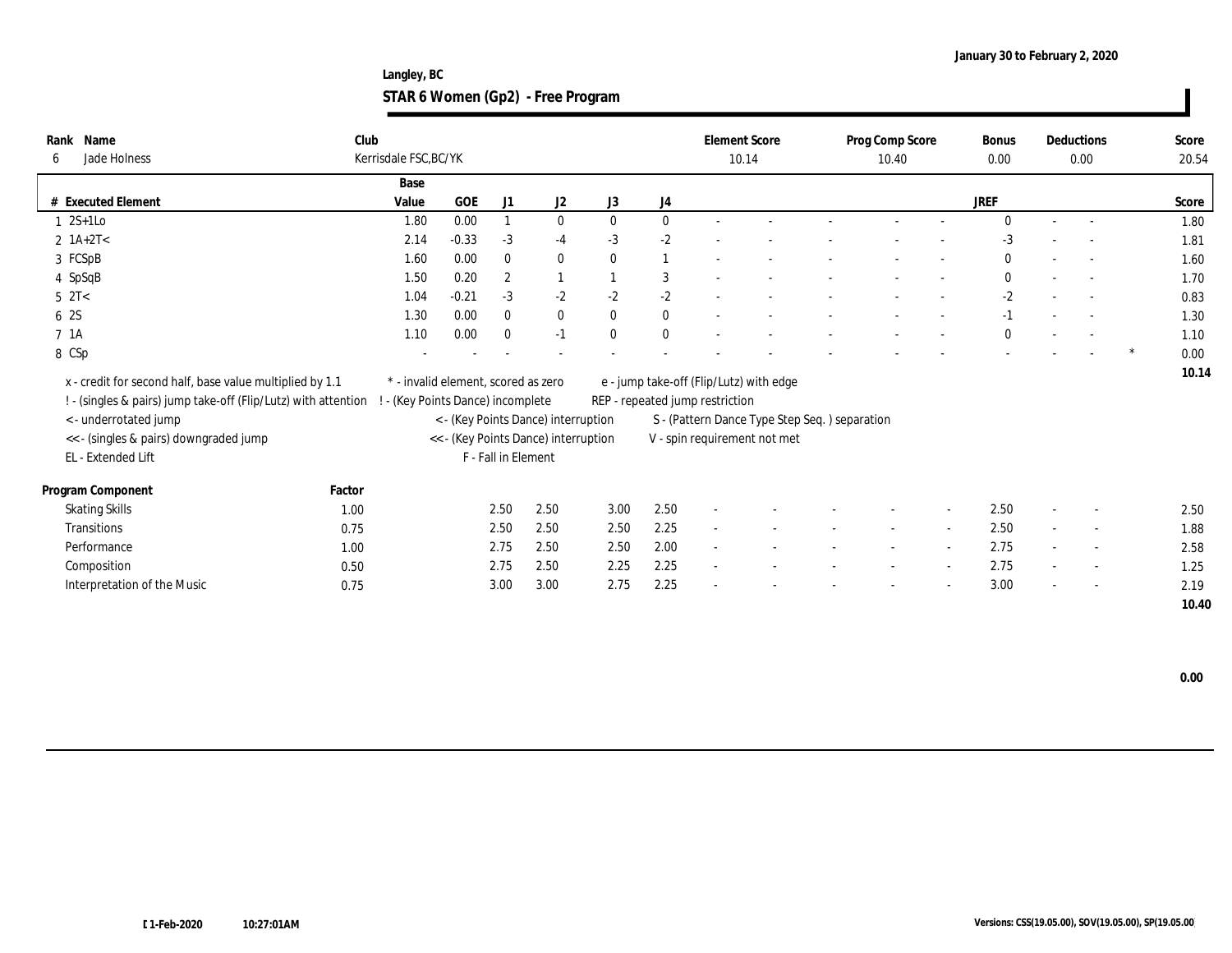**Langley, BC STAR 6 Women (Gp2) - Free Program**

| Rank Name<br>Solana Bucknell                                                                                               | Club   | Maple Ridge SC, BC/YK                                                    |            |                     |                                      |              |              |                                 | <b>Element Score</b><br>9.40                  | Prog Comp Score<br>10.57 |                          | <b>Bonus</b><br>0.00 |                          | Deductions<br>0.00       | Score<br>19.97 |
|----------------------------------------------------------------------------------------------------------------------------|--------|--------------------------------------------------------------------------|------------|---------------------|--------------------------------------|--------------|--------------|---------------------------------|-----------------------------------------------|--------------------------|--------------------------|----------------------|--------------------------|--------------------------|----------------|
|                                                                                                                            |        | Base                                                                     |            |                     |                                      |              |              |                                 |                                               |                          |                          |                      |                          |                          |                |
| # Executed Element                                                                                                         |        | Value                                                                    | <b>GOE</b> | J1                  | J2                                   | J3           | J4           |                                 |                                               |                          |                          | <b>JREF</b>          |                          |                          | Score          |
| 1 FCSpB                                                                                                                    |        | 1.60                                                                     | 0.16       |                     |                                      |              |              |                                 |                                               |                          |                          |                      |                          |                          | 1.76           |
| $2$ SpSqB                                                                                                                  |        | 1.50                                                                     | 0.25       | $\overline{2}$      |                                      |              | 3            |                                 |                                               |                          |                          |                      |                          |                          | 1.75           |
| $3$ 1A+1Lo                                                                                                                 |        | 1.60                                                                     | 0.00       | $\mathbf{0}$        | $-2$                                 | $\mathbf{0}$ | $\mathbf{0}$ |                                 |                                               |                          |                          | $\mathbf{0}$         |                          |                          | 1.60           |
| 4 $2S < +1T$                                                                                                               |        | 0.80                                                                     | $-0.16$    | $-4$                | $-4$                                 | $-4$         | $-4$         |                                 |                                               |                          |                          | $-4$                 |                          |                          | 0.64           |
| $5\quad1\mathrm{F}$                                                                                                        |        | 0.50                                                                     | 0.00       | $\theta$            | $\bf{0}$                             | $\mathbf{0}$ | $\mathbf{2}$ |                                 |                                               |                          |                          | $\mathbf{0}$         |                          |                          | 0.50           |
| 6 CCoSpB                                                                                                                   |        | 1.70                                                                     | 0.11       |                     | $\bf{0}$                             | $\mathbf{0}$ |              |                                 |                                               |                          |                          |                      |                          |                          | 1.81           |
| $7 \, 25 <$                                                                                                                |        | 0.40                                                                     | $-0.16$    | $-4$                | $-4$                                 | $-4$         | $-4$         |                                 |                                               |                          | $\overline{\phantom{a}}$ | $-2$                 | $\overline{\phantom{a}}$ |                          | 0.24           |
| 8 1A                                                                                                                       |        | 1.10                                                                     | 0.00       |                     | $\bf{0}$                             | $\theta$     | $\theta$     |                                 |                                               |                          |                          | $\mathbf{0}$         |                          |                          | 1.10           |
| x - credit for second half, base value multiplied by 1.1<br>! - (singles & pairs) jump take-off (Flip/Lutz) with attention |        | * - invalid element, scored as zero<br>! - (Key Points Dance) incomplete |            |                     |                                      |              |              | REP - repeated jump restriction | e - jump take-off (Flip/Lutz) with edge       |                          |                          |                      |                          |                          | 9.40           |
| < - underrotated jump                                                                                                      |        |                                                                          |            |                     | < - (Key Points Dance) interruption  |              |              |                                 | S - (Pattern Dance Type Step Seq.) separation |                          |                          |                      |                          |                          |                |
| << - (singles & pairs) downgraded jump                                                                                     |        |                                                                          |            |                     | << - (Key Points Dance) interruption |              |              |                                 | V - spin requirement not met                  |                          |                          |                      |                          |                          |                |
| EL - Extended Lift                                                                                                         |        |                                                                          |            | F - Fall in Element |                                      |              |              |                                 |                                               |                          |                          |                      |                          |                          |                |
| Program Component                                                                                                          | Factor |                                                                          |            |                     |                                      |              |              |                                 |                                               |                          |                          |                      |                          |                          |                |
| <b>Skating Skills</b>                                                                                                      | 1.00   |                                                                          |            | 2.75                | 2.75                                 | 3.00         | 2.50         |                                 |                                               |                          |                          | 2.75                 | $\sim$                   |                          | 2.75           |
| Transitions                                                                                                                | 0.75   |                                                                          |            | 2.75                | 2.50                                 | 2.50         | 2.50         |                                 |                                               |                          |                          | 2.75                 | $\overline{a}$           | $\sim$                   | 1.94           |
| Performance                                                                                                                | 1.00   |                                                                          |            | 2.50                | 2.50                                 | 2.75         | 2.50         | $\sim$                          |                                               |                          |                          | 2.50                 | $\sim$                   |                          | 2.50           |
| Composition                                                                                                                | 0.50   |                                                                          |            | 2.75                | 2.50                                 | 3.00         | 2.75         |                                 |                                               |                          |                          | 2.75                 | $\sim$                   | $\overline{\phantom{a}}$ | 1.38           |
| Interpretation of the Music                                                                                                | 0.75   |                                                                          |            | 2.50                | 2.75                                 | 3.25         | 2.75         |                                 |                                               |                          |                          | 2.50                 | $\sim$                   |                          | 2.00           |
|                                                                                                                            |        |                                                                          |            |                     |                                      |              |              |                                 |                                               |                          |                          |                      |                          |                          | 10.57          |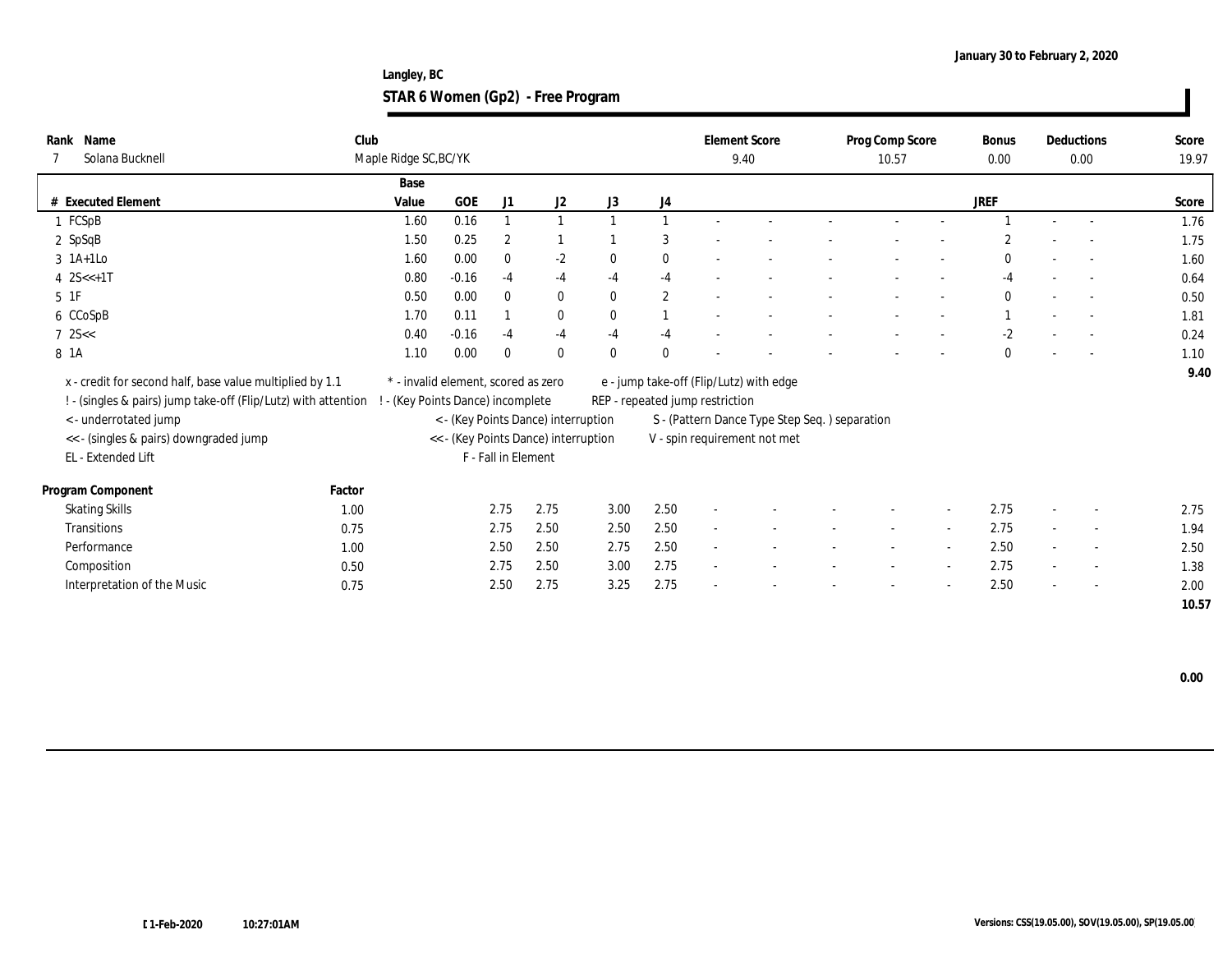**Langley, BC STAR 6 Women (Gp2) - Free Program**

| Rank Name<br>Mia Webster<br>8                                                                                                                                                                 | Club   | Grandview SC, BC/YK                                                    |         |                     |                                                                             |              |                                 | <b>Element Score</b><br>8.73 |                                                                                                                          |                          | Prog Comp Score<br>10.81 |        | Bonus<br>0.00 |                          | Deductions<br>0.40       | Score<br>19.14 |
|-----------------------------------------------------------------------------------------------------------------------------------------------------------------------------------------------|--------|------------------------------------------------------------------------|---------|---------------------|-----------------------------------------------------------------------------|--------------|---------------------------------|------------------------------|--------------------------------------------------------------------------------------------------------------------------|--------------------------|--------------------------|--------|---------------|--------------------------|--------------------------|----------------|
|                                                                                                                                                                                               |        | Base                                                                   |         |                     |                                                                             |              |                                 |                              |                                                                                                                          |                          |                          |        |               |                          |                          |                |
| # Executed Element                                                                                                                                                                            |        | Value                                                                  | GOE     | J1                  | J2                                                                          | J3           | J4                              |                              |                                                                                                                          |                          |                          |        | <b>JREF</b>   |                          |                          | Score          |
| 1 FCSpB                                                                                                                                                                                       |        | 1.60                                                                   | $-0.27$ | $-1$                | $-3$                                                                        | $-2$         | $\mathbf{0}$                    |                              |                                                                                                                          |                          |                          |        | $-2$          |                          | $\overline{\phantom{a}}$ | 1.33           |
| $2 \; 1A+1T$                                                                                                                                                                                  |        | 1.50                                                                   | 0.00    | $\mathbf{0}$        | $\bf{0}$                                                                    | $\mathbf{0}$ |                                 |                              |                                                                                                                          |                          |                          |        |               |                          |                          | 1.50           |
| $3$ $2T <$                                                                                                                                                                                    |        | 0.40                                                                   | $-0.13$ | $-4$                | $-3$                                                                        | $-2$         | $-4$                            |                              |                                                                                                                          |                          |                          |        | $-3$          |                          |                          | 0.27           |
| 4 SpSqB                                                                                                                                                                                       |        | 1.50                                                                   | $-0.15$ | $-2$                | $-1$                                                                        | $-1$         | $-1$                            |                              |                                                                                                                          |                          |                          |        |               |                          |                          | 1.35           |
| $5$ 2Lo $<<$                                                                                                                                                                                  |        | 0.50                                                                   | $-0.25$ | $-4$                | $-5$                                                                        | $-5$         | $-5$                            |                              |                                                                                                                          |                          |                          |        | $-5$          |                          |                          | 0.25           |
| $6 \quad 2S+1LO$                                                                                                                                                                              |        | 1.80                                                                   | 0.09    |                     | $\bf{0}$                                                                    | $\theta$     |                                 |                              |                                                                                                                          |                          |                          |        |               |                          |                          | 1.89           |
| 7 1A                                                                                                                                                                                          |        | 1.10                                                                   | $-0.55$ | $-5$                | $-5$                                                                        | $-5$         | $-5$                            |                              |                                                                                                                          |                          |                          |        | $-5$          |                          |                          | 0.55           |
| 8 CCoSpB                                                                                                                                                                                      |        | 1.70                                                                   | $-0.11$ |                     | $\bf{0}$                                                                    | $-1$         | $-1$                            |                              |                                                                                                                          |                          |                          |        |               |                          |                          | 1.59           |
| x - credit for second half, base value multiplied by 1.1<br>! - (singles & pairs) jump take-off (Flip/Lutz) with attention<br>< - underrotated jump<br><< - (singles & pairs) downgraded jump |        | * - invalid element, scored as zero<br>- (Key Points Dance) incomplete |         |                     | < - (Key Points Dance) interruption<br><< - (Key Points Dance) interruption |              | REP - repeated jump restriction |                              | e - jump take-off (Flip/Lutz) with edge<br>S - (Pattern Dance Type Step Seq.) separation<br>V - spin requirement not met |                          |                          |        |               |                          |                          | 8.73           |
| EL - Extended Lift                                                                                                                                                                            |        |                                                                        |         | F - Fall in Element |                                                                             |              |                                 |                              |                                                                                                                          |                          |                          |        |               |                          |                          |                |
| Program Component                                                                                                                                                                             | Factor |                                                                        |         |                     |                                                                             |              |                                 |                              |                                                                                                                          |                          |                          |        |               |                          |                          |                |
| <b>Skating Skills</b>                                                                                                                                                                         | 1.00   |                                                                        |         | 3.00                | 2.50                                                                        | 3.00         | 3.00                            |                              |                                                                                                                          |                          |                          |        | 2.50          |                          |                          | 2.83           |
| Transitions                                                                                                                                                                                   | 0.75   |                                                                        |         | 3.00                | 2.50                                                                        | 2.50         | 2.75                            |                              |                                                                                                                          |                          |                          |        | 3.00          | $\sim$                   |                          | 2.06           |
| Performance                                                                                                                                                                                   | 1.00   |                                                                        |         | 2.75                | 2.50                                                                        | 2.50         | 2.25                            |                              |                                                                                                                          | $\overline{\phantom{a}}$ |                          |        | 2.75          | $\sim$                   |                          | 2.58           |
| Composition                                                                                                                                                                                   | 0.50   |                                                                        |         | 3.00                | 2.25                                                                        | 2.75         | 2.50                            | $\sim$                       |                                                                                                                          | $\overline{\phantom{a}}$ |                          | $\sim$ | 2.75          | $\sim$                   |                          | 1.34           |
|                                                                                                                                                                                               |        |                                                                        |         | 2.75                | 2.25                                                                        | 2.75         | 2.50                            |                              |                                                                                                                          |                          |                          |        | 2.75          |                          |                          |                |
| Interpretation of the Music                                                                                                                                                                   | 0.75   |                                                                        |         |                     |                                                                             |              |                                 |                              |                                                                                                                          |                          |                          |        |               | $\overline{\phantom{a}}$ |                          | 2.00           |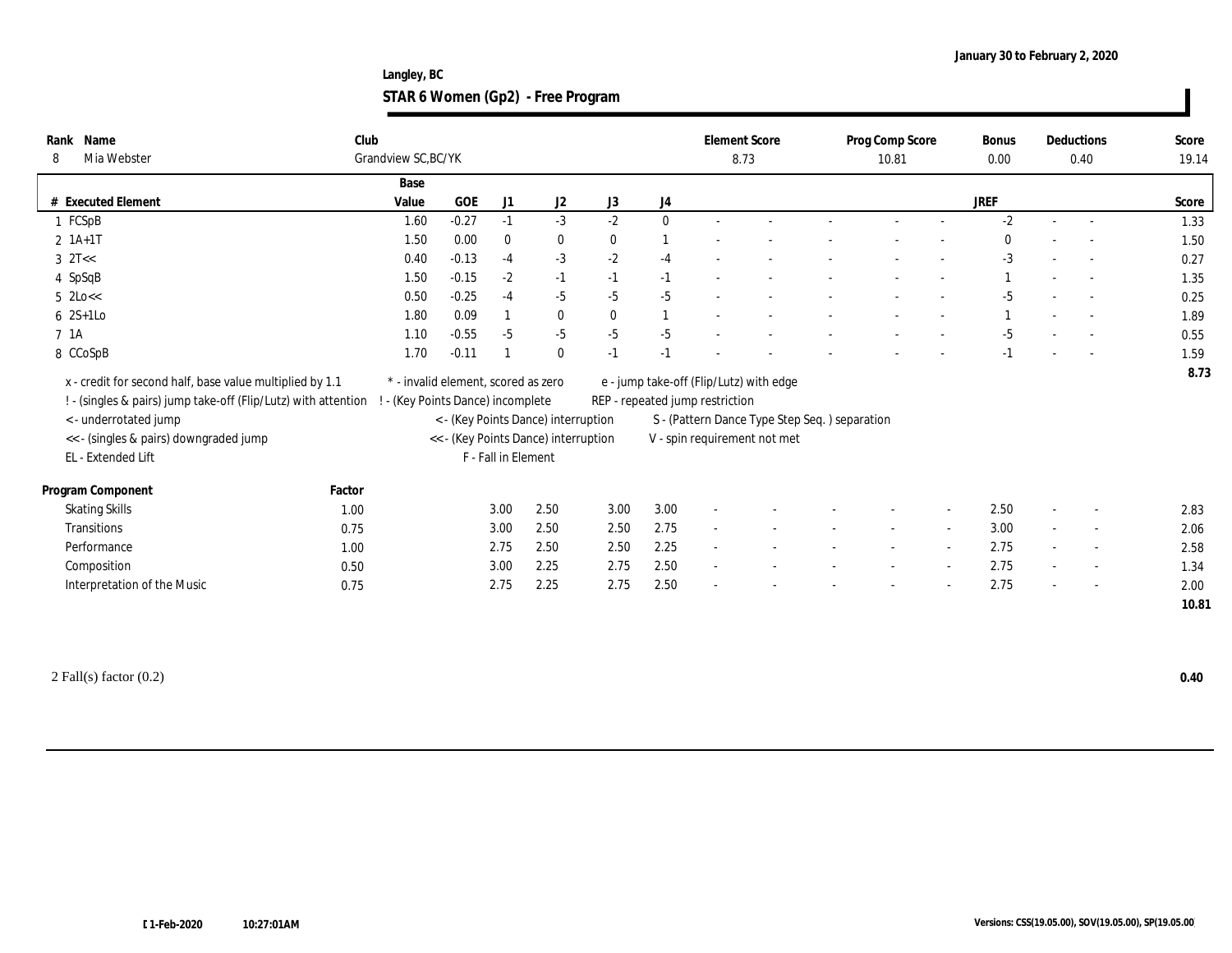**Langley, BC STAR 6 Women (Gp2) - Free Program**

| Name<br>Rank<br>Chloe Nguyen<br>9                              | Club   | Mission FSC, BC/YK                  |         |                     |                                      |              |              |                                 | <b>Element Score</b><br>9.87                   | Prog Comp Score<br>9.01 | <b>Bonus</b><br>0.00 |        | Deductions<br>0.00       | Score<br>18.88 |
|----------------------------------------------------------------|--------|-------------------------------------|---------|---------------------|--------------------------------------|--------------|--------------|---------------------------------|------------------------------------------------|-------------------------|----------------------|--------|--------------------------|----------------|
|                                                                |        | Base                                |         |                     |                                      |              |              |                                 |                                                |                         |                      |        |                          |                |
| # Executed Element                                             |        | Value                               | GOE     | J1                  | J2                                   | J3           | J4           |                                 |                                                |                         | <b>JREF</b>          |        |                          | Score          |
| $1$ 2Lo $<<$                                                   |        | 0.50                                | $-0.22$ | $-5$                | $-4$                                 | $-4$         | $-4$         |                                 |                                                |                         | $-5$                 |        |                          | 0.28           |
| 2 2S                                                           |        | 1.30                                | $-0.35$ | $-3$                | $-2$                                 | $-2$         | $-3$         |                                 |                                                |                         | $-3$                 |        |                          | 0.95           |
| 3 StSqB                                                        |        | 1.50                                | $-0.20$ |                     | $-2$                                 | $\mathbf{0}$ | $-2$         |                                 |                                                |                         | $-2$                 |        | $\sim$                   | 1.30           |
| 4 CCoSpB                                                       |        | 1.70                                | $-0.06$ | $\bf{0}$            | $-1$                                 | $\mathbf{0}$ | $\mathbf{0}$ |                                 |                                                |                         | $-1$                 |        |                          | 1.64           |
| $5$ 1A+1T                                                      |        | 1.50                                | $-0.11$ | $-1$                | $-1$                                 | $-1$         | $-1$         |                                 |                                                |                         | $-2$                 |        |                          | 1.39           |
| 62F<                                                           |        | 1.44                                | $-0.48$ | $-4$                | $-3$                                 | $-3$         | $-3$         |                                 |                                                |                         | $-4$                 |        |                          | 0.96           |
| $7 \text{ } 2S+1LO$                                            |        | 1.80                                | 0.00    | $\mathbf{0}$        | $-2$                                 | $\bf{0}$     | $\mathbf{0}$ |                                 |                                                |                         | $\bf{0}$             | $\sim$ |                          | 1.80           |
| 8 FCSpB                                                        |        | 1.60                                | $-0.05$ | $\bf{0}$            | $-2$                                 | $\mathbf{0}$ | $\mathbf{0}$ |                                 |                                                |                         | $-1$                 |        |                          | 1.55           |
| x - credit for second half, base value multiplied by 1.1       |        | * - invalid element, scored as zero |         |                     |                                      |              |              |                                 | e - jump take-off (Flip/Lutz) with edge        |                         |                      |        |                          | 9.87           |
| ! - (singles & pairs) jump take-off (Flip/Lutz) with attention |        | ! - (Key Points Dance) incomplete   |         |                     |                                      |              |              | REP - repeated jump restriction |                                                |                         |                      |        |                          |                |
| < - underrotated jump                                          |        |                                     |         |                     | < - (Key Points Dance) interruption  |              |              |                                 | S - (Pattern Dance Type Step Seq. ) separation |                         |                      |        |                          |                |
| << - (singles & pairs) downgraded jump                         |        |                                     |         |                     | << - (Key Points Dance) interruption |              |              |                                 | V - spin requirement not met                   |                         |                      |        |                          |                |
| EL - Extended Lift                                             |        |                                     |         | F - Fall in Element |                                      |              |              |                                 |                                                |                         |                      |        |                          |                |
| Program Component                                              | Factor |                                     |         |                     |                                      |              |              |                                 |                                                |                         |                      |        |                          |                |
| <b>Skating Skills</b>                                          | 1.00   |                                     |         | 2.25                | 2.50                                 | 2.75         | 2.00         | $\sim$                          |                                                |                         | 2.00                 | $\sim$ | $\sim$                   | 2.25           |
| Transitions                                                    | 0.75   |                                     |         | 2.25                | 2.25                                 | 2.25         | 1.75         | ÷,                              |                                                | $\sim$                  | 2.25                 | $\sim$ | $\overline{\phantom{a}}$ | 1.69           |
| Performance                                                    | 1.00   |                                     |         | 2.25                | 2.25                                 | 2.00         | 1.50         | $\sim$                          |                                                |                         | 2.25                 | $\sim$ | $\overline{\phantom{a}}$ | 2.17           |
| Composition                                                    | 0.50   |                                     |         | 2.50                | 2.50                                 | 2.25         | 2.00         | $\sim$                          |                                                |                         | 2.50                 | $\sim$ | $\overline{\phantom{a}}$ | 1.21           |
| Interpretation of the Music                                    | 0.75   |                                     |         | 2.25                | 2.25                                 | 2.50         | 1.75         |                                 |                                                |                         | 2.25                 | $\sim$ | $\sim$                   | 1.69           |
|                                                                |        |                                     |         |                     |                                      |              |              |                                 |                                                |                         |                      |        |                          | 9.01           |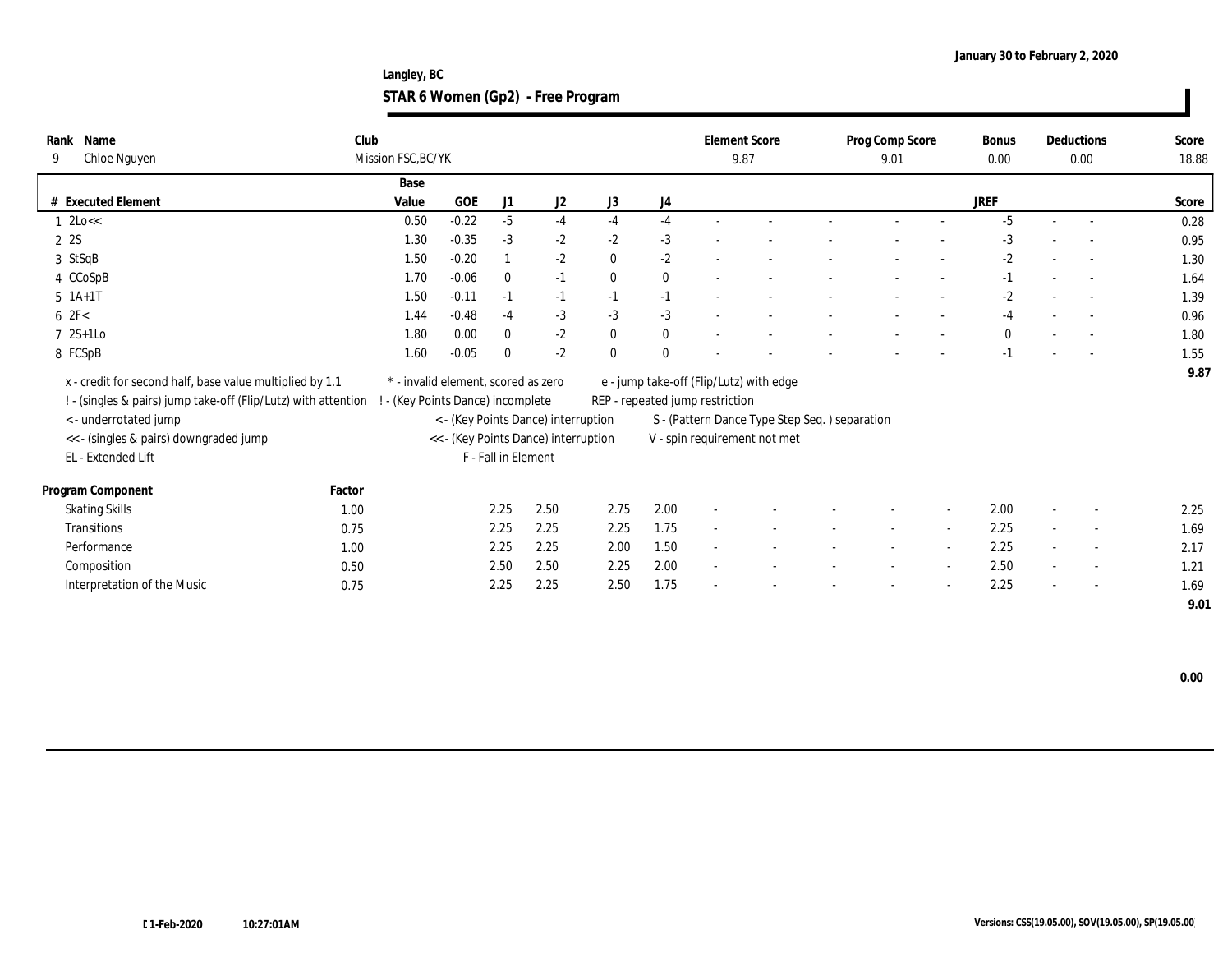**Langley, BC STAR 6 Women (Gp2) - Free Program**

| Name<br>Rank<br><b>Tasha Seminoff</b><br>10                                                                                                                                                                        | Club   | Maple Ridge SC, BC/YK                                                    |            |                     |                                                                             |              |                                 | <b>Element Score</b><br>8.61 |                                                                                                                          | Prog Comp Score<br>10.03 | <b>Bonus</b><br>0.00 |                          | Deductions<br>0.20       | Score<br>18.44 |
|--------------------------------------------------------------------------------------------------------------------------------------------------------------------------------------------------------------------|--------|--------------------------------------------------------------------------|------------|---------------------|-----------------------------------------------------------------------------|--------------|---------------------------------|------------------------------|--------------------------------------------------------------------------------------------------------------------------|--------------------------|----------------------|--------------------------|--------------------------|----------------|
|                                                                                                                                                                                                                    |        | Base                                                                     |            |                     |                                                                             |              |                                 |                              |                                                                                                                          |                          |                      |                          |                          |                |
| # Executed Element                                                                                                                                                                                                 |        | Value                                                                    | <b>GOE</b> | J1                  | J2                                                                          | J3           | J4                              |                              |                                                                                                                          |                          | <b>JREF</b>          |                          |                          | Score          |
| 1 CCoSpB                                                                                                                                                                                                           |        | 1.70                                                                     | 0.00       | $-1$                | $\mathbf{0}$                                                                | $\mathbf{0}$ | $\mathbf{0}$                    |                              |                                                                                                                          |                          |                      |                          |                          | 1.70           |
| $2 \; 1A+1T$                                                                                                                                                                                                       |        | 1.50                                                                     | $-0.04$    | $\mathbf{0}$        | $-1$                                                                        | $-1$         | $\bf{0}$                        |                              |                                                                                                                          |                          |                      |                          |                          | 1.46           |
| $3 \, 2S <$                                                                                                                                                                                                        |        | 1.04                                                                     | $-0.52$    | $-5$                | $-5$                                                                        | $-5$         | $-5$                            |                              |                                                                                                                          |                          | $-5$                 |                          |                          | 0.52           |
| $4$ 1F                                                                                                                                                                                                             |        | 0.50                                                                     | 0.00       | $\theta$            | $\bf{0}$                                                                    | $\mathbf{0}$ | $\mathbf{1}$                    | $\sim$                       |                                                                                                                          |                          | $\mathbf{0}$         | $\overline{\phantom{a}}$ |                          | 0.50           |
| 5 SpSqB                                                                                                                                                                                                            |        | 1.50                                                                     | $-0.15$    |                     | $-1$                                                                        | $-1$         | $-1$                            |                              |                                                                                                                          |                          | $-1$                 | $\overline{\phantom{a}}$ |                          | 1.35           |
| $6 \quad 2S+1Lo <$                                                                                                                                                                                                 |        | 1.70                                                                     | $-0.17$    | $-2$                | $\bf{0}$                                                                    | $-1$         | $-2$                            |                              |                                                                                                                          |                          | -1                   |                          |                          | 1.53           |
| $7 \frac{\text{1W}}{}$                                                                                                                                                                                             |        | 0.00                                                                     |            |                     | $\sim$                                                                      |              |                                 |                              |                                                                                                                          |                          |                      |                          |                          | 0.00           |
| 8 FCSpB                                                                                                                                                                                                            |        | 1.60                                                                     | $-0.05$    | $\Omega$            | $-3$                                                                        | $-1$         | $\mathbf{0}$                    |                              |                                                                                                                          |                          | $\mathbf{0}$         |                          |                          | 1.55           |
| x - credit for second half, base value multiplied by 1.1<br>! - (singles & pairs) jump take-off (Flip/Lutz) with attention<br><- underrotated jump<br><< - (singles & pairs) downgraded jump<br>EL - Extended Lift |        | * - invalid element, scored as zero<br>! - (Key Points Dance) incomplete |            | F - Fall in Element | < - (Key Points Dance) interruption<br><< - (Key Points Dance) interruption |              | REP - repeated jump restriction |                              | e - jump take-off (Flip/Lutz) with edge<br>S - (Pattern Dance Type Step Seq.) separation<br>V - spin requirement not met |                          |                      |                          |                          | 8.61           |
| Program Component                                                                                                                                                                                                  | Factor |                                                                          |            |                     |                                                                             |              |                                 |                              |                                                                                                                          |                          |                      |                          |                          |                |
| <b>Skating Skills</b>                                                                                                                                                                                              | 1.00   |                                                                          |            | 2.50                | 2.50                                                                        | 2.75         | 2.50                            |                              |                                                                                                                          |                          | 2.50                 | $\sim$                   | $\sim$                   | 2.50           |
| Transitions                                                                                                                                                                                                        | 0.75   |                                                                          |            | 2.25                | 2.50                                                                        | 2.50         | 2.50                            | $\sim$                       |                                                                                                                          |                          | 2.25                 | $\sim$                   | $\overline{\phantom{a}}$ | 1.82           |
| Performance                                                                                                                                                                                                        | 1.00   |                                                                          |            | 2.25                | 2.75                                                                        | 2.50         | 2.50                            | $\sim$                       |                                                                                                                          |                          | 2.50                 | $\sim$                   |                          | 2.50           |
| Composition                                                                                                                                                                                                        | 0.50   |                                                                          |            | 2.25                | 2.50                                                                        | 2.25         | 2.50                            | $\sim$                       |                                                                                                                          |                          | 2.50                 | $\sim$                   |                          | 1.21           |
| Interpretation of the Music                                                                                                                                                                                        | 0.75   |                                                                          |            | 2.50                | 2.75                                                                        | 3.00         | 2.50                            |                              |                                                                                                                          |                          | 2.75                 |                          |                          | 2.00           |
|                                                                                                                                                                                                                    |        |                                                                          |            |                     |                                                                             |              |                                 |                              |                                                                                                                          |                          |                      |                          |                          |                |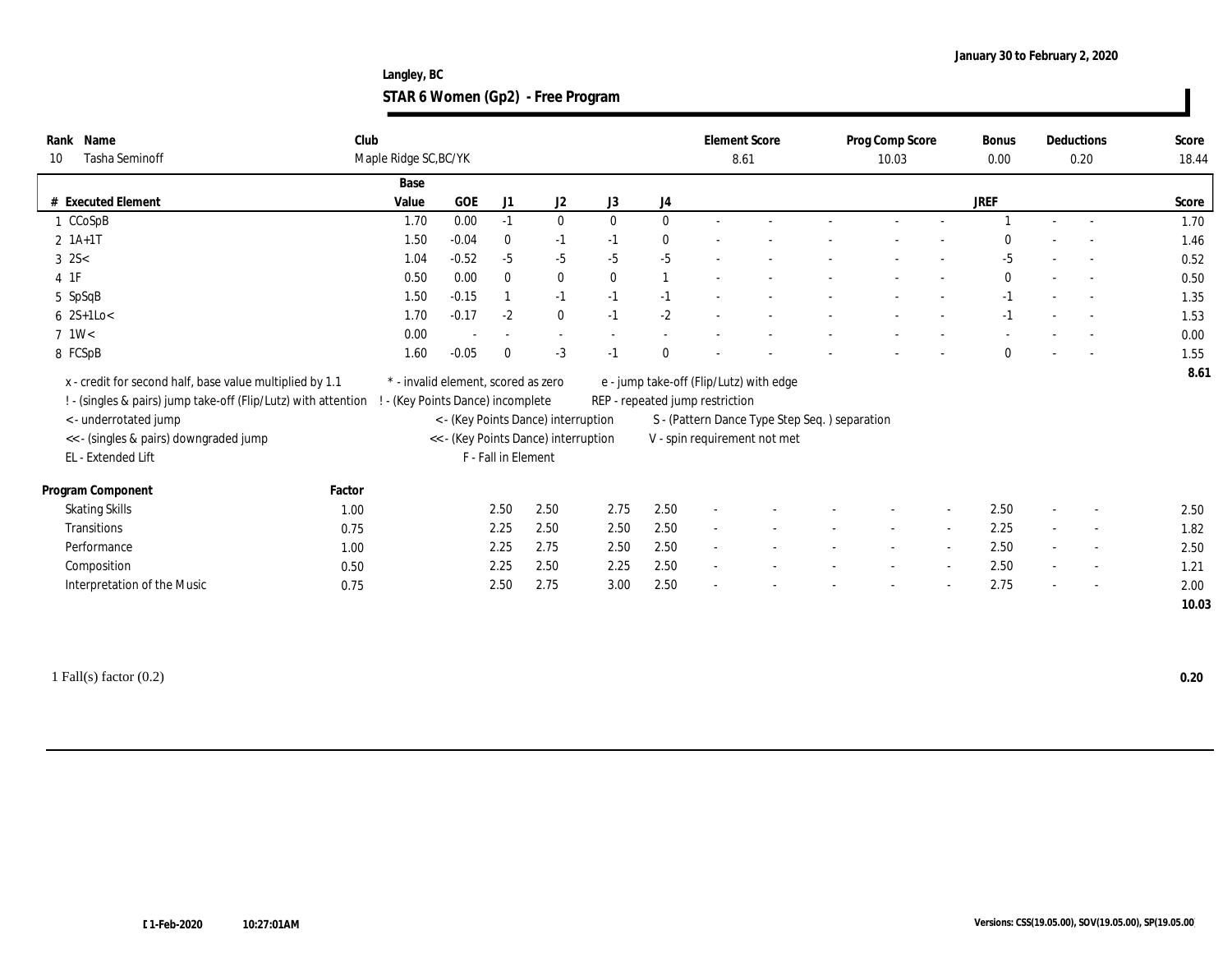**Langley, BC STAR 6 Women (Gp2) - Free Program**

| Rank Name<br>Nicole Nanyi Li<br>11                                                                                                                                                                                 | Club   | Cloverdale SC, BC/YK                                                   |         |                     |                                                                             |              |              | <b>Element Score</b><br>8.77    |                                                                                                                          | Prog Comp Score<br>9.20 |                          | <b>Bonus</b><br>0.00 |                          | Deductions<br>0.40 | Score<br>17.57 |
|--------------------------------------------------------------------------------------------------------------------------------------------------------------------------------------------------------------------|--------|------------------------------------------------------------------------|---------|---------------------|-----------------------------------------------------------------------------|--------------|--------------|---------------------------------|--------------------------------------------------------------------------------------------------------------------------|-------------------------|--------------------------|----------------------|--------------------------|--------------------|----------------|
|                                                                                                                                                                                                                    |        | Base                                                                   |         |                     |                                                                             |              |              |                                 |                                                                                                                          |                         |                          |                      |                          |                    |                |
| # Executed Element                                                                                                                                                                                                 |        | Value                                                                  | GOE     | J1                  | J <sub>2</sub>                                                              | J3           | J4           |                                 |                                                                                                                          |                         |                          | <b>JREF</b>          |                          |                    | Score          |
| 12S                                                                                                                                                                                                                |        | 1.30                                                                   | 0.00    | $\mathbf{0}$        | $\bf{0}$                                                                    | $\theta$     |              |                                 |                                                                                                                          |                         |                          |                      |                          |                    | 1.30           |
| 2 2T                                                                                                                                                                                                               |        | 1.30                                                                   | $-0.65$ | $-5$                | $-5$                                                                        | $-5$         | $-5$         |                                 |                                                                                                                          |                         |                          | $-5$                 |                          |                    | 0.65           |
| 3 CCoSpB                                                                                                                                                                                                           |        | 1.70                                                                   | $-0.23$ | $-1$                | $-2$                                                                        | $-1$         | $-2$         |                                 |                                                                                                                          |                         |                          | $-1$                 | $\overline{\phantom{a}}$ |                    | 1.47           |
| 4 SpSqB                                                                                                                                                                                                            |        | 1.50                                                                   | $-0.20$ | $-1$                | $-2$                                                                        | $-1$         | $-2$         | $\sim$                          |                                                                                                                          |                         |                          | $\mathbf{0}$         | $\sim$                   |                    | 1.30           |
| $5$ 2Lo $<<$                                                                                                                                                                                                       |        | 0.50                                                                   | $-0.25$ | $-5$                | $-5$                                                                        | $-5$         | $-5$         |                                 |                                                                                                                          |                         |                          | $-5$                 | $\overline{\phantom{a}}$ |                    | 0.25           |
| $6$ 1A+1Lo                                                                                                                                                                                                         |        | 1.60                                                                   | 0.00    | $\mathbf{0}$        | $\bf{0}$                                                                    | $\theta$     | $\bf{0}$     |                                 |                                                                                                                          |                         | $\overline{\phantom{a}}$ | $\mathbf{0}$         | $\sim$                   |                    | 1.60           |
| $7$ 1Lz                                                                                                                                                                                                            |        | 0.60                                                                   | 0.00    | $\bf{0}$            | $\bf{0}$                                                                    | $\mathbf{0}$ | $\mathbf{0}$ |                                 |                                                                                                                          |                         |                          | $\mathbf{0}$         |                          | $\sim$             | 0.60           |
| 8 FCSpB                                                                                                                                                                                                            |        | 1.60                                                                   | 0.00    | $\theta$            | $\mathbf{0}$                                                                | $\bf{0}$     | $-1$         |                                 |                                                                                                                          |                         |                          |                      |                          |                    | 1.60           |
| x - credit for second half, base value multiplied by 1.1<br>! - (singles & pairs) jump take-off (Flip/Lutz) with attention<br><- underrotated jump<br><< - (singles & pairs) downgraded jump<br>EL - Extended Lift |        | * - invalid element, scored as zero<br>- (Key Points Dance) incomplete |         | F - Fall in Element | < - (Key Points Dance) interruption<br><< - (Key Points Dance) interruption |              |              | REP - repeated jump restriction | e - jump take-off (Flip/Lutz) with edge<br>S - (Pattern Dance Type Step Seq.) separation<br>V - spin requirement not met |                         |                          |                      |                          |                    | 8.77           |
| Program Component                                                                                                                                                                                                  | Factor |                                                                        |         |                     |                                                                             |              |              |                                 |                                                                                                                          |                         |                          |                      |                          |                    |                |
| <b>Skating Skills</b>                                                                                                                                                                                              | 1.00   |                                                                        |         | 2.50                | 2.50                                                                        | 2.75         | 2.25         |                                 |                                                                                                                          |                         |                          | 2.25                 | $\sim$                   |                    | 2.42           |
| <b>Transitions</b>                                                                                                                                                                                                 | 0.75   |                                                                        |         | 2.25                | 2.25                                                                        | 2.25         | 2.50         | $\sim$                          |                                                                                                                          |                         | $\sim$                   | 2.00                 | $\sim$                   | $\sim$             | 1.69           |
| Performance                                                                                                                                                                                                        | 1.00   |                                                                        |         | 2.25                | 2.50                                                                        | 2.50         | 2.00         |                                 |                                                                                                                          |                         |                          | 2.25                 |                          |                    | 2.33           |
| Composition                                                                                                                                                                                                        | 0.50   |                                                                        |         | 2.25                | 2.25                                                                        | 2.25         | 2.25         |                                 |                                                                                                                          |                         |                          | 2.00                 | $\sim$                   |                    | 1.13           |
| Interpretation of the Music                                                                                                                                                                                        | 0.75   |                                                                        |         | 2.00                | 2.50                                                                        | 2.25         | 2.00         |                                 |                                                                                                                          |                         |                          | 2.25                 |                          |                    | 1.63           |
|                                                                                                                                                                                                                    |        |                                                                        |         |                     |                                                                             |              |              |                                 |                                                                                                                          |                         |                          |                      |                          |                    | 9.20           |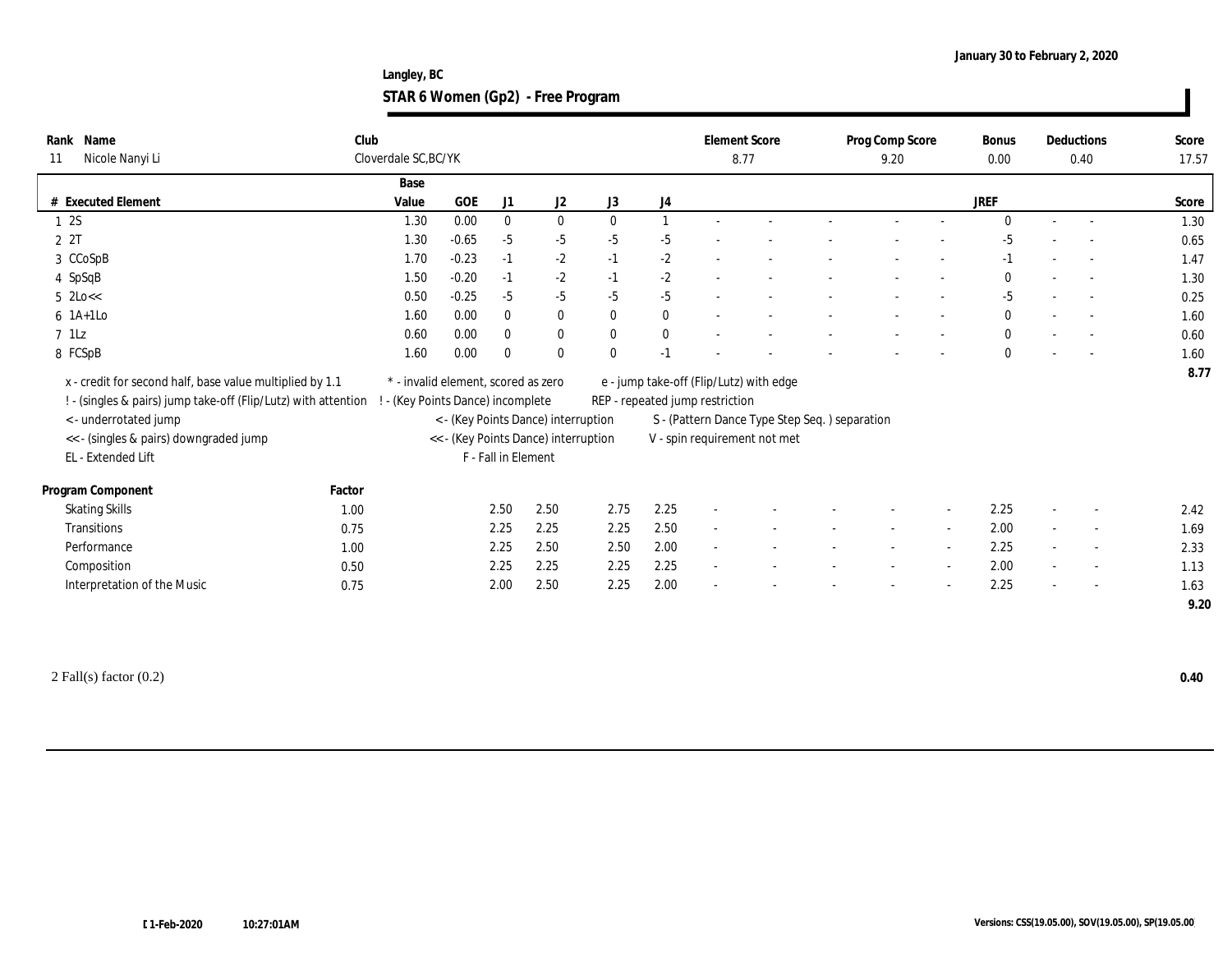**Langley, BC STAR 6 Women (Gp2) - Free Program**

| Score<br>0.65<br>1.08<br>1.28<br>0.30<br>1.80 |
|-----------------------------------------------|
|                                               |
|                                               |
|                                               |
|                                               |
|                                               |
|                                               |
|                                               |
| 1.10                                          |
| 0.62                                          |
| 1.49                                          |
| 8.32                                          |
|                                               |
|                                               |
|                                               |
|                                               |
|                                               |
|                                               |
| 2.50                                          |
| 1.63                                          |
| 2.25                                          |
| 1.13                                          |
| 1.63                                          |
|                                               |
|                                               |

1 Time Violation(s) factor (0.2) **0.20**